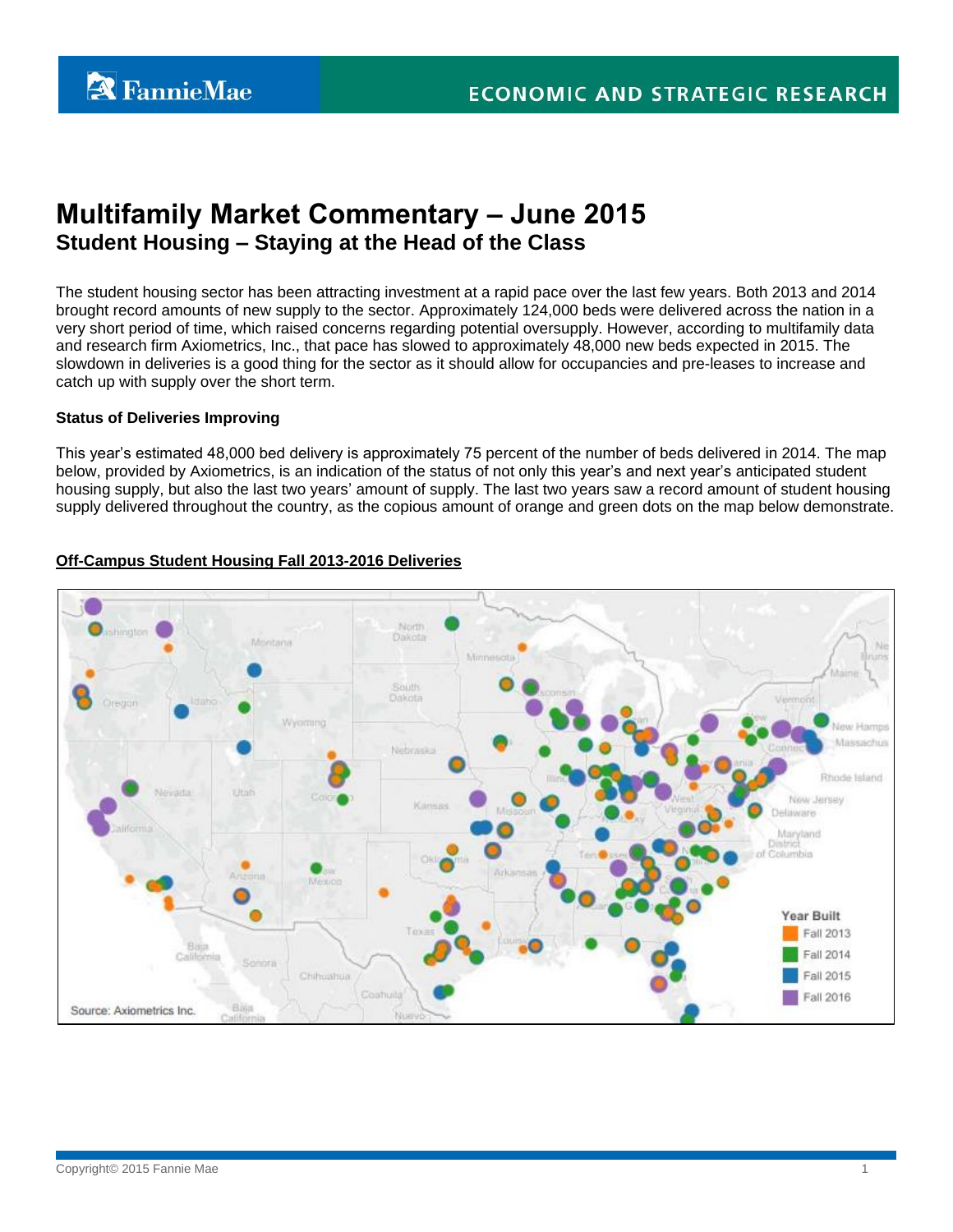#### **Student Housing Sector: Three Major Players**

The student housing industry is made up of many developers and sponsors, some of which are new to the sector. Perhaps the three developers with the most profound impact within the industry are American Campus Communities, Campus Crest Communities, and Education Realty Trust. Of the three, Austin-based American Campus Communities is the biggest industry player. Founded in 1993, its portfolio consists of approximately 95,000 beds at 205 properties across the country. The freshest face among the three major players, Campus Crest Communities, was founded in 2004. According to Axiometrics, CCC currently has a portfolio containing approximately 43,000 beds at 47 properties across the country. Lastly, Education Realty Trust, which was founded in 1964, has approximately 25,000 beds at 47 properties.

#### **A More Crowded Field**

Every year, *Student Housing Business* publishes a list of the top 25 property owners in the sector, as seen in the table below. Owners are defined by the number of off-campus student housing beds they provide. To no surprise, the top three owners are American Campus Communities, Education Realty Trust, and Campus Crest Communities.

Among the top 25 owners, the average number of beds owned is approximately 15,800. As shown in the table below, there were three new entrants to the top 25 this year – Blue Vista Capital, Kayne Anderson, and Harrison Real Estate – all of which were previously unranked in 2013.

#### **Top 25 Student Housing Owners**

|                                          |                 | % Change from |                  |
|------------------------------------------|-----------------|---------------|------------------|
| <b>Company (Ranked in Order)</b>         | <b>Net Beds</b> | 2013          | <b>2013 Rank</b> |
| 1. American Campus Communities           | 102,825         | 1.79%         | 1                |
| 2. Education Realty Trust                | 31,359          | 7.39%         | 3                |
| 3. Campus Crest Communities              | 30.035          | -47.02%       | $\overline{2}$   |
| 4. The Collier Companies                 | 22,184          | $-2.43%$      | 4                |
| 5. The Scion Group                       | 16.253          | 25.41%        | 8                |
| 6. The Preiss Company                    | 15,246          | 18.97%        | 7                |
| 7. Blue Vista Capital Mgmt. LLC          | 13,839          | N/A           | <b>NR</b>        |
| 8. Campus Living Villages                | 13,495          | $-4.06%$      | 5                |
| 9. Horizon Realty Advisors               | 12,063          | 14.47%        | 10               |
| 10. Campus Apartments                    | 10,789          | $-3.82%$      | 9                |
| 11. Kayne Anderson Real Estate Advisors  | 10,747          | N/A           | <b>NR</b>        |
| 12. Aspen Heights                        | 10.661          | 41.44%        | 19               |
| 13. Campus Advantage                     | 10,175          | 14.13%        | 13               |
| 14. Diamond Realty Investments Inc.      | 8,603           | $-1.87%$      | 12               |
| 15. Inland American Communities          | 8,594           | $-3.82%$      | 11               |
| <b>16. Campus Evolution Villages</b>     | 8.500           | 33.12%        | 23               |
| 16. University Communities LLC           | 8,500           | 23.53%        | 17               |
| 17. Vesper Holdings                      | 8.407           | 26.32%        | 21               |
| <b>18. Landmark Properties</b>           | 7,696           | 19.43%        | 20               |
| 19. Sterling University Housing          | 7,216           | 1.61%         | 16               |
| 20. Columbus Pacific Properties          | 7.115           | 18.85%        | 22               |
| 21. Pierce Education Properties          | 7.094           | 21.00%        | 25               |
| 22. Capstone Collegiate Communities, LLC | 6.447           | 0.25%         | 18               |
| 23. Trinitas Ventures                    | 6,305           | 11.07%        | 24               |
| 24. Harrison Real Estate Capital         | 5,999           | N/A           | <b>NR</b>        |
| 25. M&A Real Estate Partners             | 5,060           | 8.26%         | 27               |

*Source: Student Housing Business*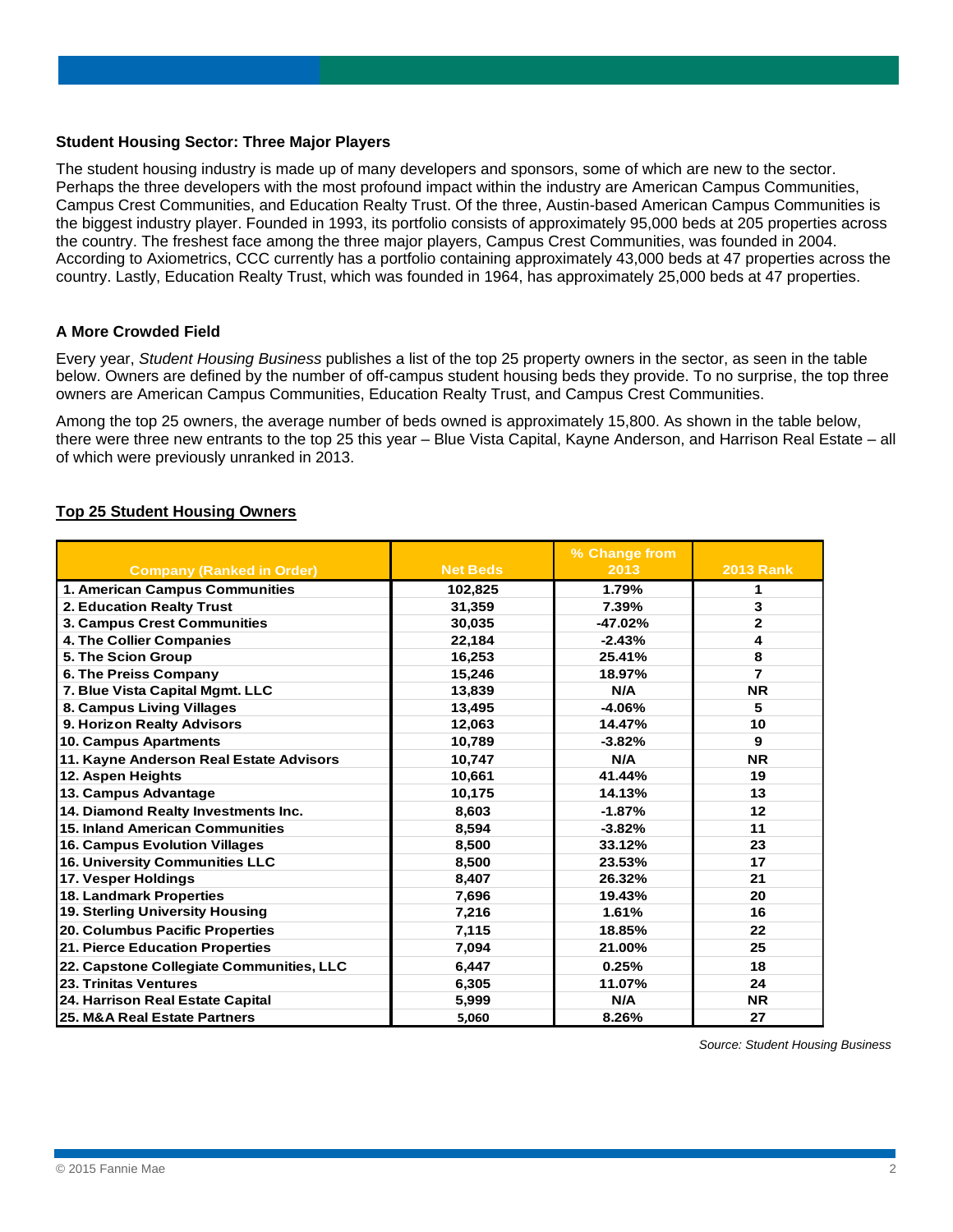#### **Student Cap Rates Trending Down**

According to Real Capital Analytics, the 12-month average capitalization rate on student housing properties through the first quarter of 2015 was 6.0 percent, down by 10 basis points from the previous quarter and well below the 8.10 percent peak in first quarter 2009. Comparatively, the average cap rate for all apartments in first quarter 2015 was also 6.0 percent.

As shown in the chart below, student housing cap rates have historically tended to trend higher than the overall apartment sector's average cap rates and have tended to align only over the past few years. Investors appear to be viewing the investment risk profile of student housing properties to be on par with conventional market-rate multifamily properties, despite the sector being a niche property investment. Time will tell if this perception was in line with market realities.



# **Student and Apartment Cap Rates as of Q1 2015**

#### **Global Investment in U.S. Student Housing – The Beginning of a New Trend**

The success and rapid expansion of the student housing sector is gaining the attention of non-U.S. investors. According to online real estate news website *BisNow*, with many public universities in debt, they are hoping to attract non-U.S. investors who are looking to gain a foothold in the nation's real estate sector, specifically in student housing. Non-U.S. investors have an incentive to bring their funds to the U.S., thanks in part to the federal visa program known as EB-5. The EB-5 program allows foreign investors to gain permanent green cards if they invest a minimum of \$500,000 in a company that creates at least 10 full-time jobs within two years.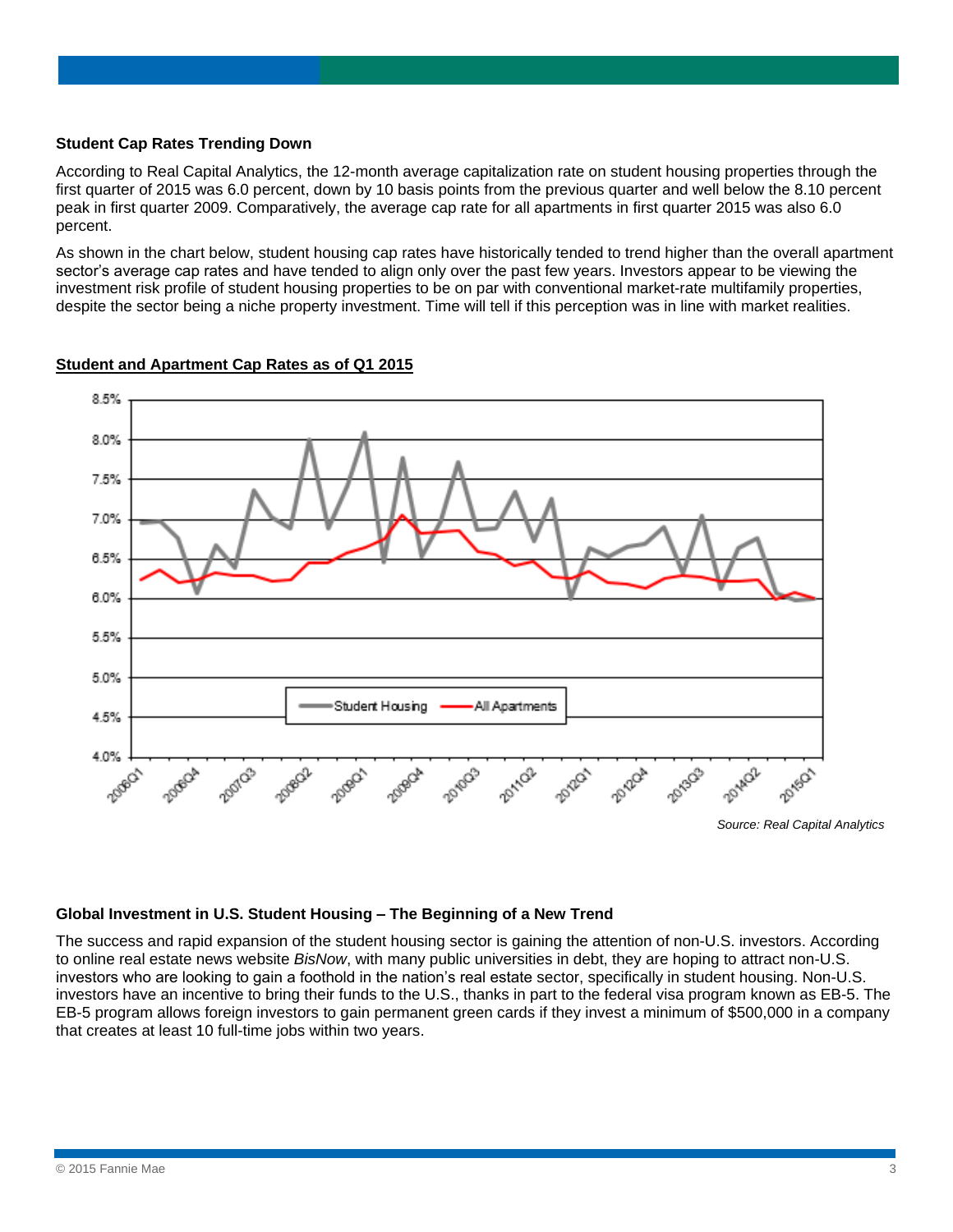#### **Deliveries Slowing Down**

Although student housing supply is delivered across the country, as the chart below illustrates, many of the beds have been concentrated in the same 10 states since 1995. Texas leads the way with receiving more than 100,000 deliveries since 1995. With the presence of larger universities such as the University of Texas-Austin and Texas A&M, with approximately 52,000 and 54,000 students enrolled (respectively), the number of beds delivered to the state of Texas has been justified over the years, as demand is present.

The state of Florida has had the second highest number of beds delivered since 1995 at more than 60,000. With the presence of Florida State University and the University of Florida, which have approximately 41,000 and 50,000 students enrolled, respectively, ongoing demand has been the driver of deliveries.

# 120,000 100,000 80,000 60,000 40,000 20,000  $\mathbf 0$ **TX** FL **NC** GA **AL** PA CA MI IN A7

#### **Number of Off-Campus Student Housing Beds Delivered by State from 1995-2014**

*Source: Axiometrics*

## **Top 20 University Delivery Outlook**

Since 1995, roughly 671,000 off-campus beds have been delivered to more than 200 universities. Approximately 40 percent of the beds delivered since 1995 have been to just 20 universities in the U.S. Of these 20 universities, half are located in either Texas or Florida, as seen in the table on the following page. These are the two states that have cumulatively had the most beds delivered since 1995. Florida State University has had the most beds delivered since 1995, totaling approximately 20,300.

Rounding out the top three with the total number of off-campus beds delivered since 1995 are Texas A&M University and the University of Texas-Austin, with respective totals of 19,600 and 17,900 beds. The University of Florida has had the fourth highest number of off-campus student housing beds delivered since 1995, totaling 18,200.